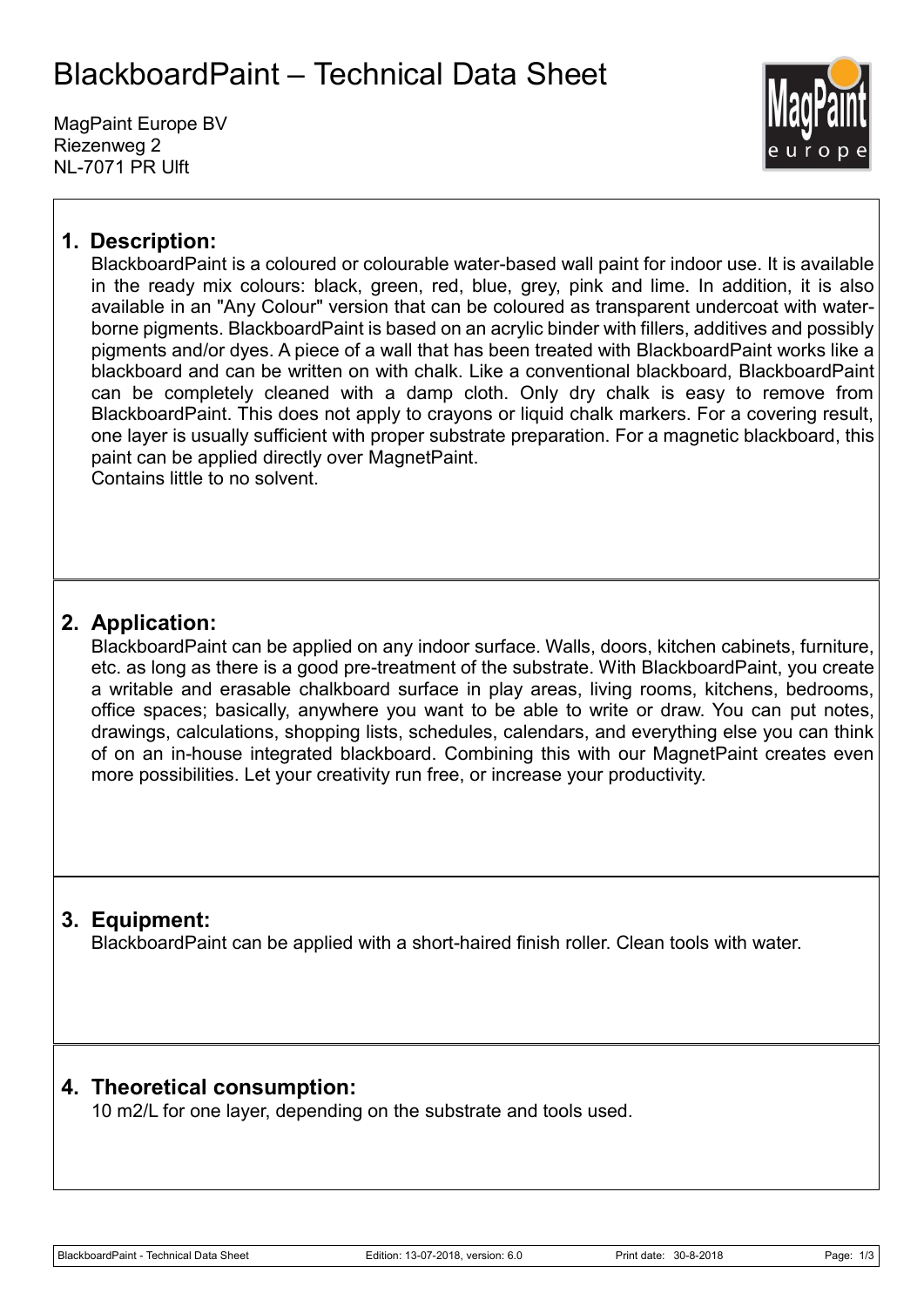# BlackboardPaint – Technical Data Sheet

MagPaint Europe BV Riezenweg 2 NL-7071 PR Ulft



#### **5. Instructions for use - Application:**

Pre-treatment: it is best to clean and sand the substrate properly. BlackboardPaint can be applied directly on slightly absorbent substrates such as wood, MDF, Gypsum cardboard and MagnetPaint. Pre-treat highly absorbent mineral and wood substrates with a suitable primer. Sand existing coatings or plastic surfaces for a good matt finish. Remove any damaged or peeling paint layers. Ensure a surface that is as smooth as possible.

For light colours of BlackboardPaint, dark surfaces should first be brought to a neutral colour. For dark colours of BlackboardPaint, light substrates should first be brought to a neutral colour as well. BlackboardPaint Any Colour can be changed to any desired colour at the hardware store before you use it. Do not apply this uncoloured version as it is. When colouring, use a transparent base.

Application: do not process at a temperatures below + 10°C and/or a relative humidity of more than 80%. Open the BlackboardPaint and stir it into a homogeneous mass. Pour the BlackboardPaint into a roller box and saturate the roller. Remove excess paint from the roller and apply the BlackboardPaint to the surface. Stick to the theoretical consumption. The BlackboardPaint is tack free within 30 minutes, depending on the circumstances. One layer is usually sufficient for a good result.

Finish: check whether a second layer of BlackboardPaint is needed. If necessary: lightly sand after 6 hours of drying and apply a second layer.

#### **6. Instructions for use – Use:**

BlackboardPaint must dry for 3 days before it can be written on with chalk. Any type of dry chalk can be used, with the exception of crayons. BlackboardPaint can be cleaned in the same way as a traditional blackboard. Erase texts or drawings with a dry cloth or eraser. Chalking residues can gently be removed with a damp cloth. Scrubbing with a wet cloth might damage the surface. Make sure that you let the BlackboardPaint dry before you write on it with chalk again. **Note**: use of chalk markers can cause "ghosting".

#### **7. Storage advice:**

In unopened packaging, in a cool, dry, frost-free place, away from children and animals. Perishable after opening.

#### **8. VOC/Certification:**

EU limit value for this product (2004/42/EC, cat dWB, 2010): 130 g/L. This product contains: 0 g/L VOC.